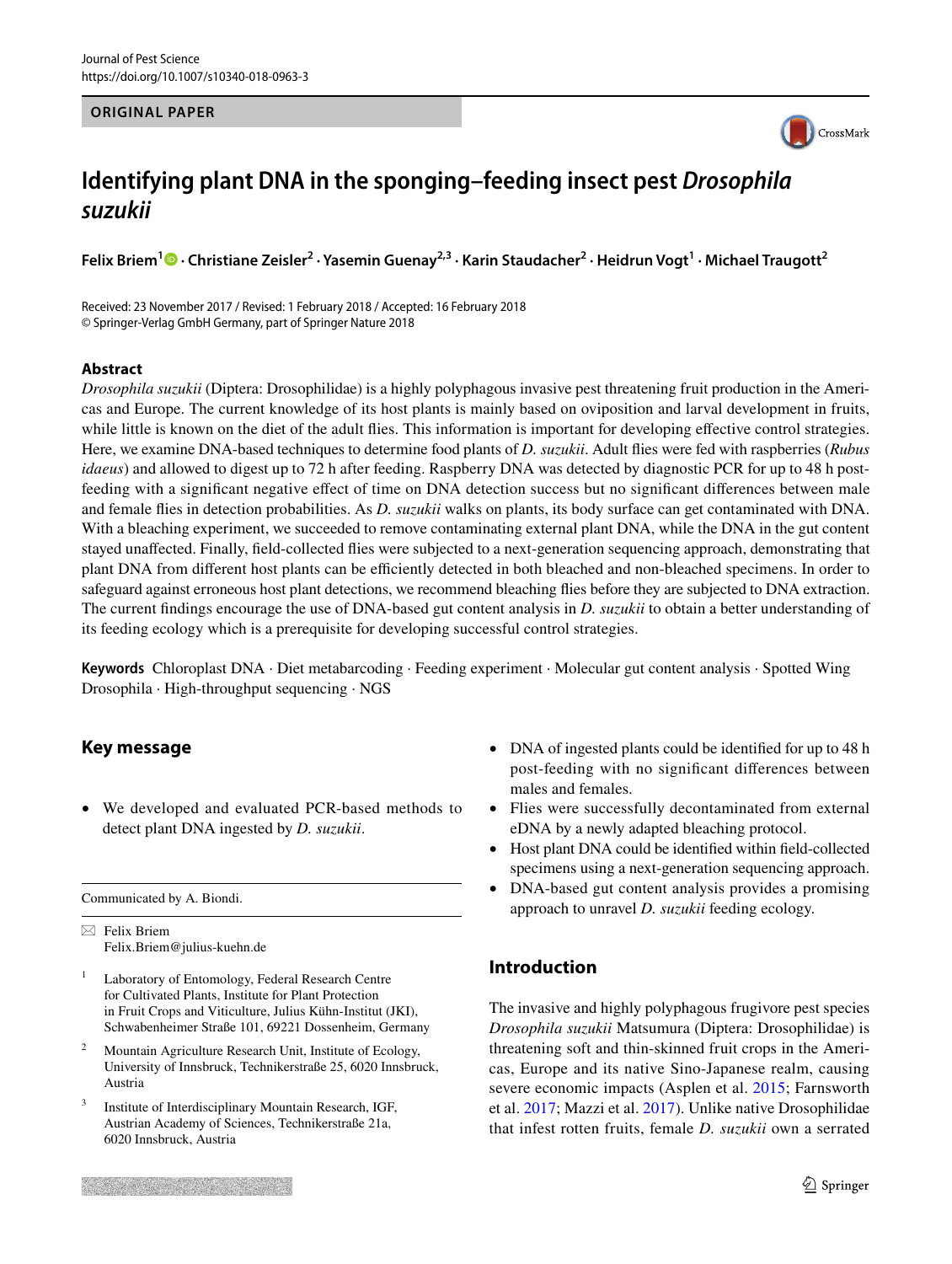ovipositor enabling them to oviposit directly into ripening and ripe fruits (Atallah et al. [2014\)](#page-7-1). Infested fruits quickly collapse and become unmarketable.

Since its frst observation in Southern Europe (Italy and Spain) and North America (California) in 2008 (Calabria et al. [2012](#page-7-2); Cini et al. [2012](#page-8-2); Hauser [2011\)](#page-8-3), several studies focused on the host plants of this pest (Kenis et al. [2016](#page-8-4); Poyet et al. [2015](#page-8-5)). Accordingly, a wide range of cultivated, ornamental and wild fruits has been examined and more than 80 host plants are described for Europe (Briem et al. [2016](#page-7-3); Kenis et al. [2016;](#page-8-4) Poyet et al. [2015\)](#page-8-5). This knowledge is mainly based on studies dealing with feld-collected fruit samples, laboratory feeding and oviposition trials, development of larvae and the emergence of adult fies (Hamby et al. [2016](#page-8-6); Mazzetto et al. [2015](#page-8-7); Poyet et al. [2014](#page-8-8); Tochen et al. [2016](#page-9-0)). However, studies on infeld food choices are rare. This is because identifying food plants is usually difficult: direct observations of feeding activity in the field are problematic in (1) habitats with limited access (e.g. forest canopy) and (2) due to correct identifcation of small insects such as *D. suzukii*. However, during laboratory feeding trials insects often feed on and/or oviposit into host plants which are not typically used infeld (Garcia-Robledo et al. [2013](#page-8-9)). As a consequence, the diet range may be overestimated by the above-mentioned approaches and we lack information about the plants utilized as food source by *D. suzukii* under natural conditions. This knowledge, however, is crucial for developing more efective biotechnological control strategies such as "attract & kill" or "push & pull" (Alnajjar et al. [2017](#page-7-4); Renkema et al. [2016](#page-8-10)). For these strategies, either the food plants itself or the volatile organic compounds emitted by such plants could be used. In the latter, further research is needed to identify such compounds.

Sponging–feeding insects such as *D. suzukii* are well adapted to feed on fruit or tree sap, extraforal and foral nectar using a haustellum (Kanzawa [1939](#page-8-11); Tochen et al. [2016](#page-9-0)). Therefore, studying its diet by dissecting the fies is impossible as no microscopically identifable food remains can be found within the gut content. Several studies showed that DNA-based techniques provide a tool to obtain detailed information on the gut content in such situations, including the detection of DNA from ingested plants (Avanesyan and Culley [2015](#page-7-5); De la Cadena et al. [2017](#page-8-12); Staudacher et al. [2013](#page-8-13); Wallinger et al. [2015](#page-9-1)). Junnila et al. [\(2011](#page-8-14)) and Lima et al. ([2016](#page-8-15)) already showed that plant DNA is identifable in the guts of blood feeding sand fies (Diptera: Nematocera) which have sucking mouthparts. In Drosophilidae (Diptera: Brachycera) which are sponging feeders that soak up small amounts of food in a liquid form, this has not yet been shown. Here, we test how well the molecular approach is suited to identify plant DNA ingested by *D. suzukii* using a series of laboratory experiments employing diagnostic PCR and next-generation sequencing (NGS). Besides assessing

post-feeding food DNA detection intervals for *D. suzukii*, we also considered sex-specifc efects on plant food detection probabilities in our experiments.

Field-collected insects can be externally contaminated with DNA (so-called environmental DNA: eDNA) which stems from the environment they live in (Greenstone et al. [2012](#page-8-16)). This might be especially relevant for species such as *D. suzukii* which walk on plants and fruits they feed on with their typical foraging behavior (Kanzawa [1939](#page-8-11); Poyet et al. [2015](#page-8-5)). Extracting the DNA from whole bodies of those individuals includes the risk of also amplifying eDNA, leading to false-positive assignments of food sources (Greenstone et al. [2012](#page-8-16); Wallinger et al. [2013](#page-9-2)). To check whether such eDNA is a potential source of error and if so, how it can be removed from the fies before DNA extraction, the bleaching method (Greenstone et al. [2012;](#page-8-16) Wallinger et al. [2013\)](#page-9-2) was adapted and modifed for *D. suzukii*. Experiments were conducted where fed fies were externally contaminated with plant DNA and subjected to a bleach cleaning treatment.

Finally, as *D. suzukii* is highly polyphagous an NGS approach was applied to a set of feld-collected adult fies to check how well this technique is suited to identify DNA of consumed plants. The NGS approach includes general plant primers which amplify DNA from virtually all plant species which might be utilized by *D. suzukii*, while a diagnostic approach employing species- or genus-specifc primers would only allow assessing the consumption of these particular plant taxa. For example, the NGS approach should be especially useful to unravel the food resources utilized by this pest in winter and spring, which is a bottleneck period for the species. Furthermore, we examined with these feldcollected specimens how important eDNA might be as a source of contamination when using NGS to identify food plants under natural conditions.

According to the knowledge gaps identifed above, our study had three aims: (1) to develop new protocols to identify plant DNA ingested by *D. suzukii* via diagnostic PCR to determine for how long post-feeding plant DNA can be detected in its gut content and whether post-feeding detection intervals differ between males and females, (2) to develop a bleaching protocol to decontaminate *D. suzukii*'s outer body surface from eDNA without afecting ingested plant DNA and (3) to test how well plant DNA can be identifed in feld-caught individuals using a NGS-based approach of diet analysis.

## **Materials and methods**

#### **Colony maintenance**

Individuals of *D. suzukii* used in this study were obtained from the laboratory colony maintained at the Julius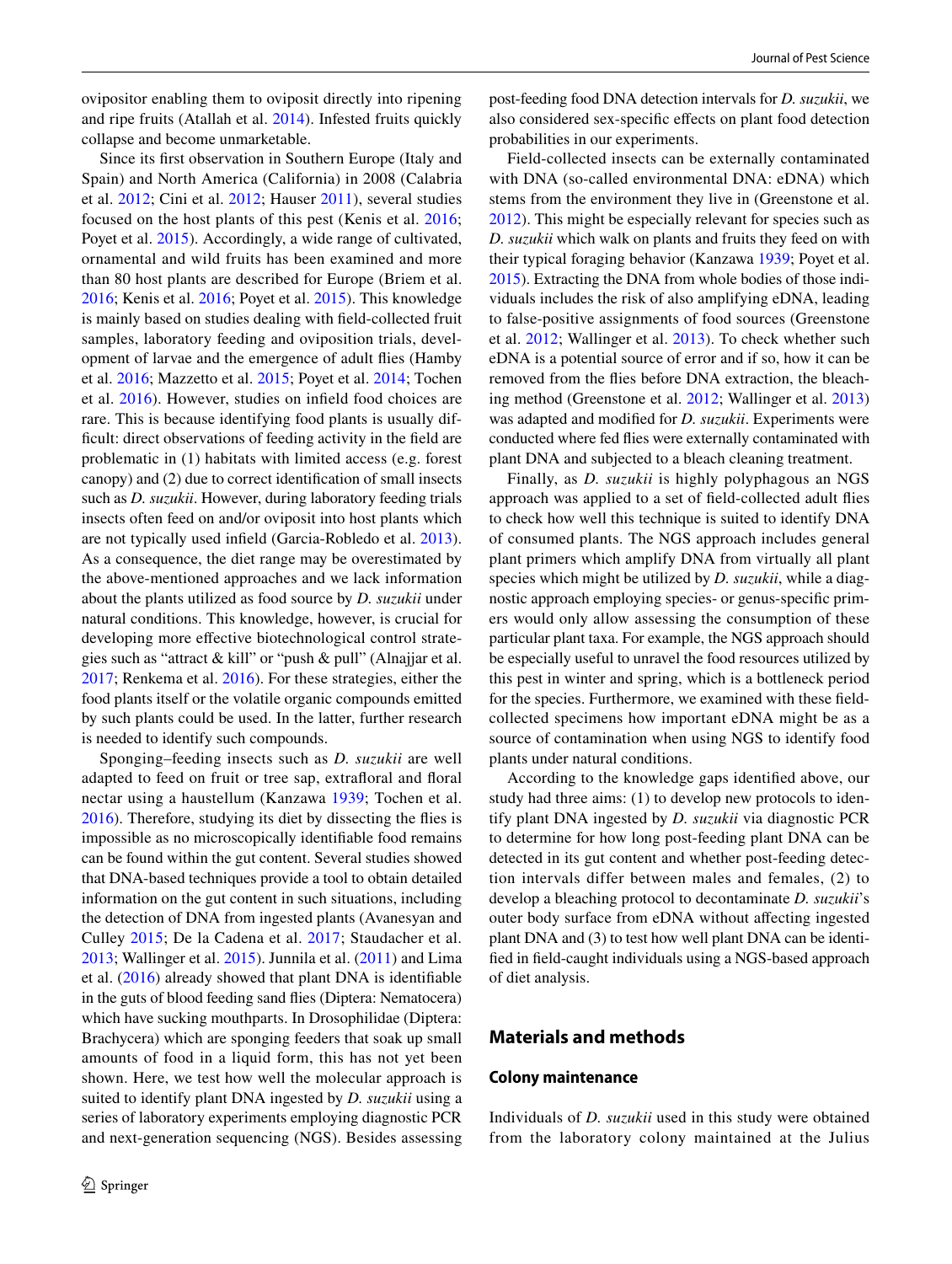Kühn-Institut (JKI) in Dossenheim (Germany) since October 2013. The culture has been started with adults that emerged from diferent fruits (i.e. blackberry, cherry and raspberry) sampled at the experimental felds of the JKI Dossenheim and is yearly refreshed. Flies were kept in an environmental chamber (Vötsch Industrietechnik GmbH, Germany) at constant conditions with 23 °C, 60% RH and a photoperiod of 16L:8D. As nutrition, a mixture of dried brewer's yeast (Diana, Germany) with sucrose (1:1) and a 5% sucrose–water solution was offered. For oviposition, plastic cups (125 ml, Huhtamaki, Finland) flled with 75 ml JKI standard diet (Briem et al. [2016](#page-7-3)) were placed in the cages for 2–3 days. These oviposition substrates were stored under the same conditions as the colony in a second environmental chamber until adult emergence. All individuals emerged within 8–10 days before the experiments started.

#### **Feeding experiment**

Adult *D. suzukii* were starved for at least 24 h to adjust them to the same starving level. Then, mashed defrosted raspberries (*Rubus idaeus*, Luxfrost Sárl, Luxemburg) were ofered as experimental food to the fies. After 1 h, the food was removed and individuals were checked for feeding activity, indicated by a red abdomen (Fig. [1](#page-2-0)). Feeding active individuals ( $n = 150$  males and  $n = 150$  females) were separated by sex and transferred in batches of 10 individuals per sex to starving containers (2 L, Rotilabo®, Carl Roth + Co. KG, Germany) for each post-feeding time point (0, 2, 4, 6, 8, 10, 12, 14, 16, 18, 20, 24, 32, 48 and 72 h). Those containers were prepared with gauze (mesh size 500 µm) for ventilation, and a small petri dish  $(Ø 35 mm, Greiner Bio-One)$ International GmbH, Austria) at the bottom was flled with a moistened cotton pad. To avoid stress due to starvation every 12 h post-feeding, the JKI standard diet was ofered for 1 h. Nevertheless, only 3 males survived for 72 h. After reaching



<span id="page-2-0"></span>**Fig. 1** Female *D. suzukii* fed with raspberry for 1 h indicated by the red abdomen (left) and a starved female with a clear abdomen (right); photographs: A. Frank, F. Briem, J. Just; JKI Dossenheim. (Color fgure online)

the desired post-feeding time point, individuals were separately stored in 2-ml safe seal reaction tubes (Sarstedt AG & Co., Germany) at − 28 °C until DNA extraction.

#### **eDNA decontamination of the fies' body surface**

A new protocol to remove eDNA contamination sticking on the fy's outer body surface based on previously published studies using similar methods was developed (Greenstone et al. [2012;](#page-8-16) Remen et al. [2010](#page-8-17); Wallinger et al. [2013](#page-9-2)). To establish this method, 20 *R. idaeus*-fed females were artifcially contaminated with mistletoe (*Viscum album*), sampled at the Dossenwald near Mannheim, Germany (Briem et al. [2016\)](#page-7-3). Females were dipped softly with a tibia or wingtip into the mashed *V. album* berries to simulate an "authentic" scenario. A "worst-case" scenario was simulated by dipping another 10 females with a tibia or wingtip AND their abdomen into mashed *V. album* berries. Ten females from the "authentic" scenario served as control ("no-bleach"). For easier handling and to avoid unpredictable fy movement, the females of both scenarios were  $CO<sub>2</sub>$  anesthetized before dipping them into the mashed mistletoe berries. In both scenarios, we used sodium hypochlorite ("bleach," Sigma-Aldrich, St. Louis, Missouri, USA) with a concentration of 1–1.5% (incl. 0.02% Tween® 20, Sigma-Aldrich) as bleaching agent for 30 s based on the outcomes of testing varying concentrations of sodium hypochlorite and incubation durations. After bleaching, all individuals were washed with molecular grade water.

## **Primer design and screening for plant DNA**

For primer design, several *trn*L sequences of *R. idaeus* and *V. album* which included the binding site for the universal primer *c* (5′-CGAAATCGGTAGACGCTACG-3′) (Taberlet et al. [1991](#page-8-18)) were downloaded from Genbank. Sequences were assembled in BioEdit Sequence Alignment Editor v7.1.9 (Hall [1999\)](#page-8-19), and the alignment was extended with further plant sequences such as maize and soy which are components as corn and soy four of the JKI standard diet for *D. suzukii*. Primer Premier 5 (PREMIER Biosoft International, Palo Alto, USA) was used to design specifc reverse primers targeting *R. idaeus* and *V. album*, respectively. We chose primers that can be combined with the universal forward primer *c* to amplify a 245-bp fragment for *R idaeus* (Rub-ida-A575; 5′-GGAAGGATTCCTTTACGAACAC-3′) and a 170-bp fragment for *V. album* (Vis-alb-A576; 5′-TAT TGTTGTTTGCTTGGATAAGCT-3′). The primers' specificity and sensitivity were evaluated in vitro and a final singleplex PCR protocol established: 15 µl PCRs contained 4 µl DNA extract, 7.5 µl 2× Type-it Mutation Detect PCR Kit (Qiagen, Hilden, Germany), each primer at 0.5 µM, 0.5 µg BSA (Sigma-Aldrich) and PCR grade water to adjust the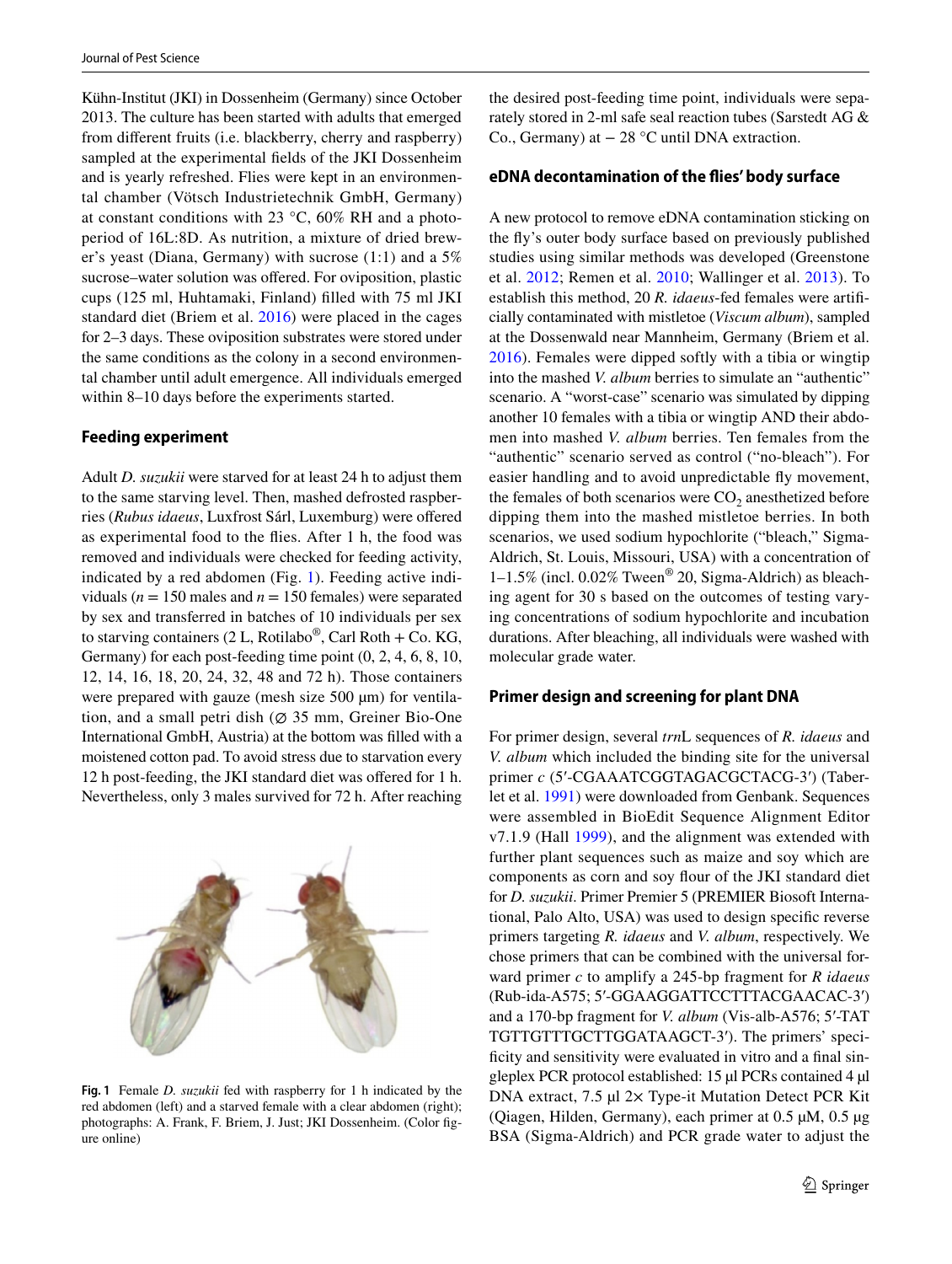volume. Amplifcations were carried out under the following thermocycling conditions: 5 min at 95 °C, 35 cycles of 20 s at 92 °C, 90 s at 60 °C and 30 s at 70 °C and fnally 5 min at 70 °C.

DNA was extracted from whole *D. suzukii* specimens. Each individual was submerged in 200 µl TES buffer (0.1 M TRIS, 10 mM EDTA, 2% SDS, pH 8) and 5 µl proteinase K (20 mg/ml). Then, they were homogenized with three to four 3-mm glass beads in a Precellys® 24 tissue homogenizer (Bertin Technologies, Montigny-le-Bretonneux, France) for 120 s at 5000 rpm. The samples were incubated overnight at 56 °C. DNA was extracted with the Biosprint 96 DNA blood kit on a Biosprint 96 extraction robotic platform (both: Qiagen) following the manufacturer's instructions except for the modifcation of the lysis described above and elution in 200  $\mu$ l 1 $\times$  TE buffer. Each 96-well plate contained four extraction negative controls. All extractions were done in a separate pre-PCR laboratory using an UVC-equipped laminar flow hood.

PCRs were run with two positive (raspberry and mistletoe DNA, respectively) and two negative (molecular grade water) controls per 96-well. No cross-sample contamination was detected by testing the extraction and the PCR negative controls using the diagnostic assays described above.

All PCR products were visualized using the automated capillary electrophoresis system QIAxcel (Qiagen), and the results were scored with BioCalculator "Fast Analysis software version 3.0" (Qiagen). Samples showing the expected fragment length with a signal above 0.1 relative fuorescent units (RFUs) were assigned as positive. It is important to note that the diagnostic assays developed here were not tested for their specifcity beyond the species involved in this feeding experiment, also including ingredients of the JKI standard diet and that further specifcity testing would be required if these assays are to be applied in systems which contain other (plant) species.

## **Field sampling and sample preparation for NGS**

For NGS analysis, 40 (20 male and 20 female) *D. suzukii* were collected from the raspberry plantation (variety: Himbotop) of the JKI Dossenheim and checked for feeding activity (Fig. [1](#page-2-0)). Half of the individuals were washed with bleach as described above (eDNA decontamination) prior to DNA extraction. The remaining 20 fies were processed without this cleaning step, and all 40 fies were DNA-extracted as described above. Additionally to these feld-collected fies, those 5 samples of the eDNA decontamination experiment ("worst-case" contamination scenario) that were still positive for DNA of *V. album* were also processed for NGS to test whether sequences of the contaminating *V. album* DNA can be obtained.

To analyze a broad spectrum of ingested plant species from the whole-body extracts of *D. suzukii* without a priori decision on focal groups, we used the universal primers B49317 and B49466 (Taberlet et al. [1991,](#page-8-18) [2007](#page-8-20)) that amplify a fragment of the *trn*L intron and modifed them in terms of adding the binding region for the Illumina Nextera adaptors. The PCR was performed with the Type-it Mutation Detect PCR Kit (Qiagen), using additional BSA (Sigma-Aldrich) under the following PCR conditions: 5 min at 95 °C followed by 40 cycles of 20 s at 92 °C, 90 s at 55 °C, 60 s at 70 °C and 5 min at 70 °C once. Positive and negative controls (as described above) were included in these PCRs as well. The resulting PCR products were checked with a QIAxcel as described above for appropriate size and purifed using the magnetic bead capture kit SPRIselect (left side selection) (Beckman Coulter, Inc., Brea, USA) as recommended by the manufacturer.

## **NGS of feld‑collected individuals**

The NGS was conducted at the Department of Genomic and Applied Microbiology (University of Göttingen, Germany). Purifed PCR products were used to attach indices and Illumina sequencing adapters using the Nextera XT Index kit (Illumina, San Diego, USA). Index PCR was performed using 5 µl of template PCR product, 2.5 µl of each index primer, 12.5 µl of 2× KAPA HiFi HotStart ReadyMix and 2.5 µl of molecular grade water. Thermal cycling scheme was as follows: 95 °C for 3 min, 8 cycles of 30 s at 95 °C, 30 s at 55 °C and 30 s at 72 °C and a fnal extension at 72 °C for 5 min. Quantifcation of the products was performed using the Quant-iT dsDNA HS assay kit and a Qubit fuorometer (Invitrogen GmbH, Karlsruhe, Germany) following the manufacturer's instructions. MagSi-NGSPREP Plus Magnetic beads (Steinbrenner Laborsysteme GmbH, Wiesenbach, Germany) were used for purifcation of the indexed products as recommended by the manufacturer, and normalization was performed using the Janus Automated Workstation (Perkin-Elmer, Waltham Massachusetts, USA). Sequencing was conducted at an Illumina MiSeq platform using dual indexing and MiSeq reagent kit v3 (600 cycles) according to the manufacturer's protocol.

## **NGS data processing**

Quality control checks of the paired-end sequencing raw data fles were run with the software FastQC-0.11.4 (Andrews [2010\)](#page-7-6). Due to detected Nextera transposase sequences in each R1 (1.7–3.4%) and R2 fle (11.5–20. 9%) of the 45 samples, reads were 3′ end trimmed using cutadapt-1.14 (Martin [2011\)](#page-8-21) and afterward merged with PEAR-0.9.10 (Zhang et al. [2014\)](#page-9-3). As universal chloroplast *trn*L primers for targeted sequencing were utilized, these primer sequences were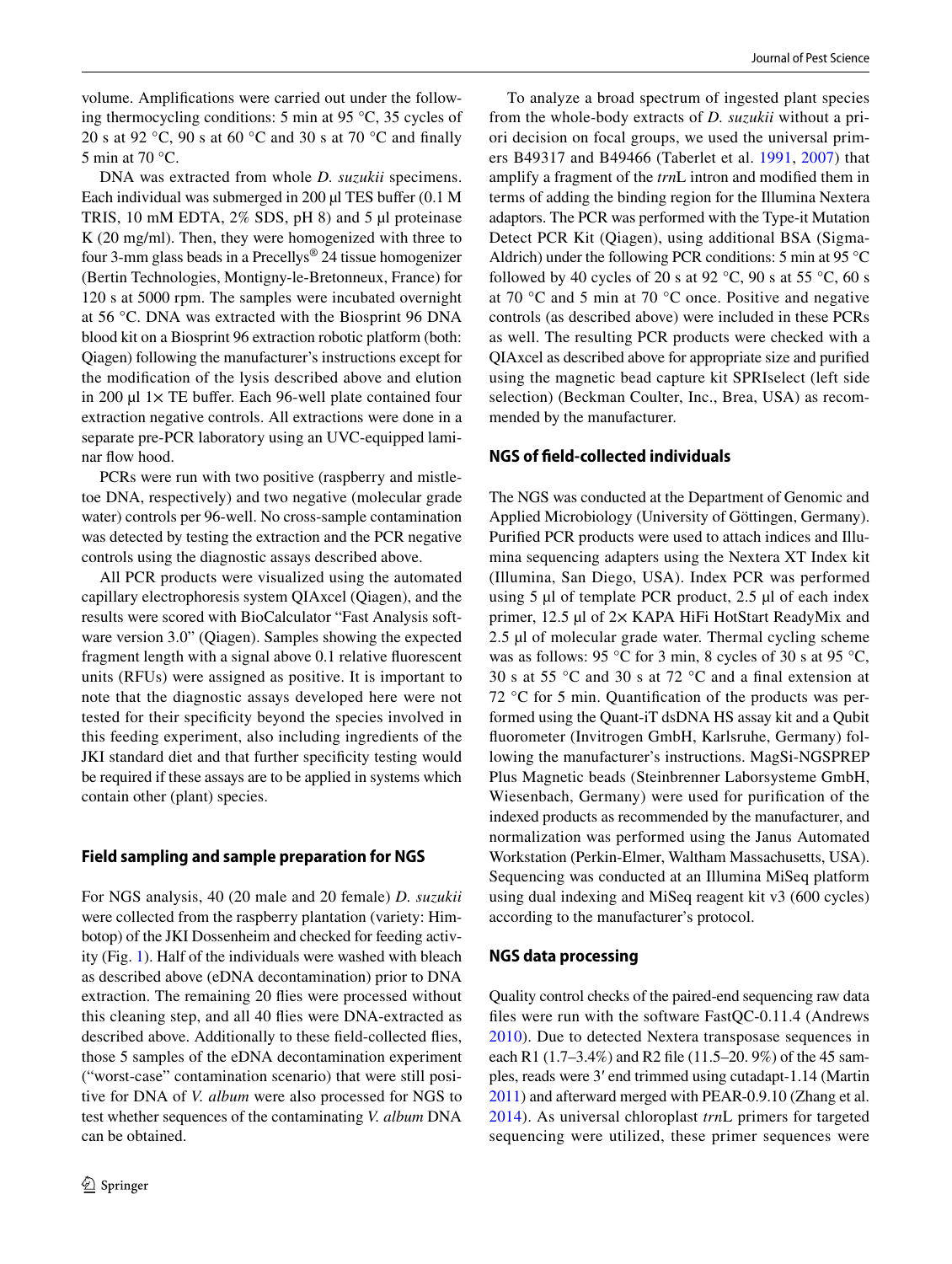removed with cutadapt before doing local BLAST search. Therefore, all BLAST+ (Camacho et al. [2009](#page-7-7)) searches on the downloaded nt database [\(ftp://ncbi.nlm.nih.gov/blast/](ftp://ncbi.nlm.nih.gov/blast/db/) [db/,](ftp://ncbi.nlm.nih.gov/blast/db/) status: 25/7/2017) were performed on the high-performance compute cluster LEO3e of the University of Innsbruck. Each sample fle was split into fle pieces containing 4000 or 8000 sequences using Linux split command and then executed separately, and for evaluation their output fles joined together per sample with the Linux cat command.

#### **Statistical analysis**

Generalized linear models (GLMs) were used to analyze the infuence of ingested *R. idaeus* DNA detection success over time using the package "MASS" (Venables and Ripley [2002](#page-9-4)), "VGAM" (Yee [2010](#page-9-5)) and "car" (Fox and Weisberg [2011\)](#page-8-22). The GLM was performed using binomial family due to the binary type of the data (detection/no detection). Signifcance of terms was tested using Chi-square test and the function drop1. Models were simplifed by removing nonsignificant interactions ( $P > 0.05$ ) and nonsignificant factors. Factors that fgured in signifcant interactions were kept in the model (Crawley [2002\)](#page-8-23). The time point for food DNA detection probability of 25, 50 and 75% and their 95% confdence intervals were calculated using the package "drc" (Ritz et al. [2015](#page-8-24)). *T* tests were performed to test for signifcant diferences in RFUs measured. Signifcance level was set at  $P < 0.05$ . All analyses were performed using R (R) Development Core Team [2016\)](#page-8-25).

For the analysis of the NGS sequence data, *t* tests for independent samples were performed using SPSS 24.0 to test for signifcant diferences in the mean number of generated sequences per sample between bleached and non-bleached individuals. This comparison was conducted because the bleach treatment might negatively affect the DNA quality and/or the subsequent molecular downstream analysis.

## **Results**

#### **Detection of ingested plant DNA by diagnostic PCR**

DNA of ingested *R. idaeus* was detected by diagnostic PCR in the guts of males and females for up to 24 and 48 h, respectively (Fig. [2](#page-4-0)). Over all time points tested in our experiment, *R. idaeus* DNA was detected in 38.2% of all analyzed specimens (males 39.9%; females 36.7%). The detection success of plant DNA was negatively related to digestion time  $(\text{pseudo-R}^2 = 43.184, \text{SE} = 0.143, P < 0.005) \text{ (Fig. 2). No}$  $(\text{pseudo-R}^2 = 43.184, \text{SE} = 0.143, P < 0.005) \text{ (Fig. 2). No}$  $(\text{pseudo-R}^2 = 43.184, \text{SE} = 0.143, P < 0.005) \text{ (Fig. 2). No}$ signifcant diferences were present in *R. idaeus* detection rates between males and females. Directly after the feeding period, the RFUs measured for ingested plant DNA, providing a proxy for the food plant DNA concentrations in the samples, showed no signifcant diferences between males  $(3.3 \pm 0.85$  SD) and females  $(3.9 \pm 1.11$  SD)  $(t = 1.4658,$  $df = 16.835, P = 0.1611$ .

#### **Removal of eDNA via bleaching**

All individuals were decontaminated successfully of eDNA (*V. album*) within the "authentic" scenario, whereas in 25% of females (5 out of 20 samples) tested in the "worst-case"

<span id="page-4-0"></span>**Fig. 2** Plant DNA detection success in whole-body extracts of female and male *D. suzukii* fed with raspberry (*R. idaeus*) at diferent time points ranging from 0 to 72 h post-feeding. Detection rates measured are provided as  $\Delta$  = males and  $x =$  females and a fitted CLOGLOG model including the lower and upper 95% confdence intervals. Time points where the detection probability equals 25, 50 and 75% are given as dotted lines. Ten individuals were tested at each time point for each sex, except for 72 h (only 3 males survived)

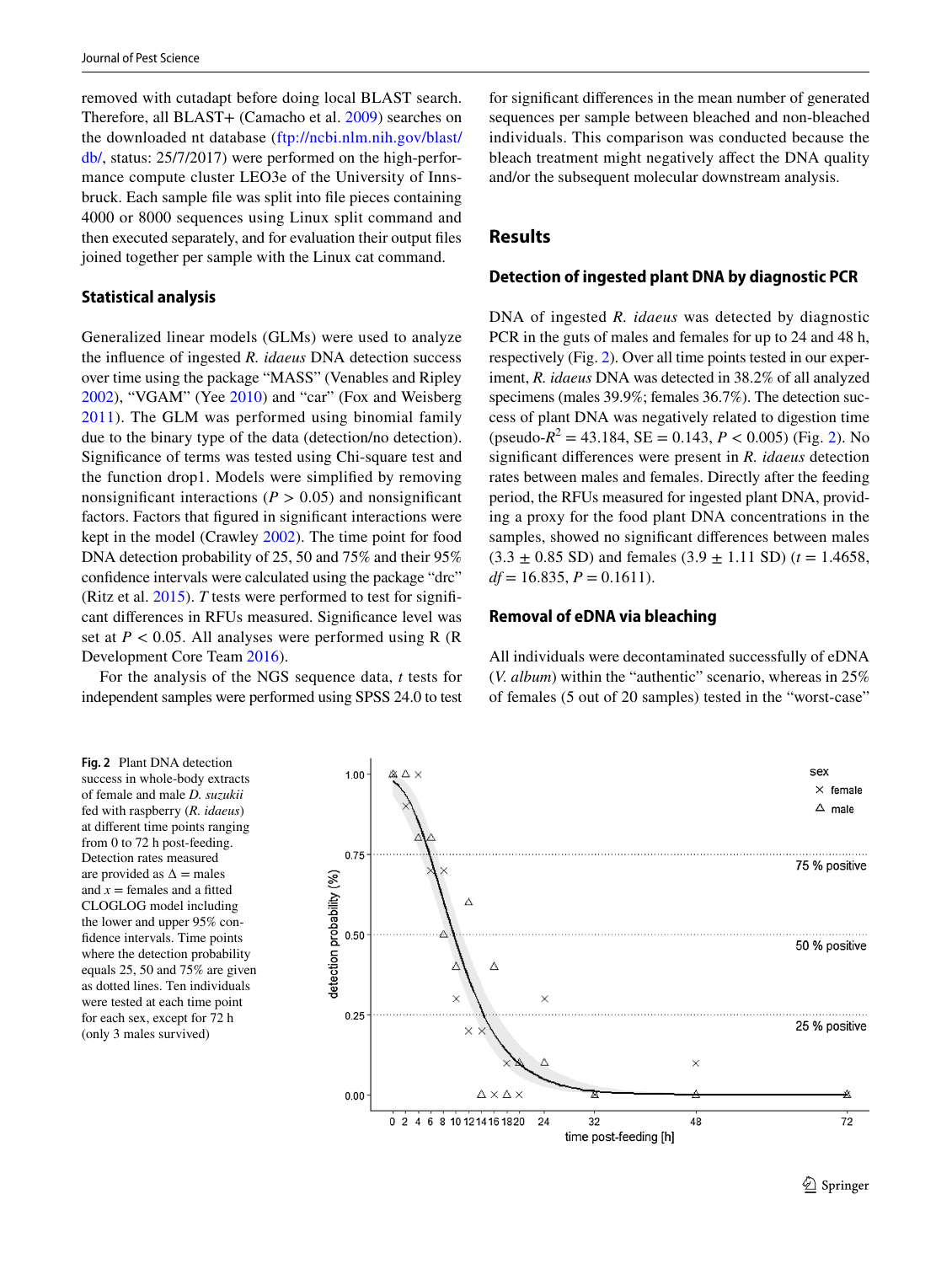scenario eDNA was still amplifed. In the control groups ("no-bleach"), 79 and 100% of the females were tested positive for eDNA of *V. album* in the "authentic" and the "worstcase" scenario, respectively. Ingested DNA of *R. idaeus* stayed unafected in both scenarios (Fig. [3](#page-5-0)). In four out of the fve individuals which tested positive for mistletoe DNA, sequences of *V. album* were generated with NGS accounting for 2.3–37.2% of all sequences obtained from these samples.

## **Detection of ingested plant DNA in feld‑collected** *D. suzukii* **using NGS**

In total, 6,282,930 sequences for 45 *D. suzukii* samples were generated, with a mean sequence number of 139,620 sequences per sample (range 39,264–396,573). After read trimming and merging, still 99.25% of the sequence data were appropriate for BLAST search.

All sequences with the minimum number of 1% of all sequences found within a specifc sample were taken into account. Thus, we identifed three plant species in feld-collected *D. suzukii*: *R. idaeus*, *Urtica dioica* and *Polygonum humifusum*. Additionally, BLAST hits for *Prunus* spp.*, Pinus* spp. or Rosaceae species other than *R. idaeus* were found but could not be identifed at species level due to identical



<span id="page-5-0"></span>**Fig. 3** Plant DNA detection rates (%) of mistletoe (*V. album)*, sticking on the outer body surface and raspberry (*R. idaeus)* in the gut content of *D. suzukii* in the "authentic" and the "worst-case" scenario. For each scenario, the percentage of positive non-decontaminated (nobleach) and decontaminated (bleach) individuals is shown

sequences for *trn*L amplicons within each genus (26 different *Prunus* and 69 *Pinus* species) or family (*Comarum salesovianum*, 2 *Sibbaldianthe*, 5 *Rosa*, 9 *Potentilla*, 11 *Fragaria* and 33 *Rubus* species with the same sequence).

In all except one of the feld-collected individuals, the proportion of *R. idaeus* (or other unidentifed Rosaceae) sequences made up for more than 90% of the reads obtained. DNA of *R. idaeus* was the most frequently found type of DNA as in 85% of the field-collected individuals only sequences of this species were identifed. While in one sample the unidentifed Rosaceae made up > 85% of all sequences, the other two samples where this taxon was detected yielded 7.4 and 1.4% of the total sequences per sample. Sequences from *Pinus* spp. were detected in one sample accounting for 14.2% of the reads, while the single sample detections of *Prunus* spp., *U. dioica* and *P. humifusum* stayed under 2% of the sequences generated (Table [1](#page-5-1)).

Assuming that the unknown Rosaceae sequences are likely to be *R. idaeus,* only raspberry sequences were found in bleached specimens, while in non-bleached fies three out of 20 fies provided sequences of four additional plant taxa. Also regarding the total number of sequences generated per sample showed no significant difference between bleached (149,348.9  $\pm$  87,680.48 SD) and nonbleached (123,055  $\pm$  80,294.03 SD) individuals ( $t = 0.989$ ,  $P = 0.329$ .

## **Discussion**

In this study, we developed a PCR-based method to detect plant DNA ingested by *D. suzukii*. The current results demonstrate that ingested plant DNA is amplifable with both diagnostic PCR and NGS within whole-body extracts of *D. suzukii.* Additionally, eDNA was successfully removed from the fies' outer body surface using the developed bleaching protocol.

Post-feeding plant DNA detection in *D. suzukii* was possible for a maximum of 48 h post-feeding which is longer than in mirids such as *Apolygus lucorum* (~ 16–20 h) (Wang et al. [2017](#page-9-6)), but shorter than in caterpillars of *Helicoverpa armigera* or *Tuta absoluta* (50% detection after 24 h) (Pumarino

<span id="page-5-1"></span>**Table 1** Percentages of total reads per sample from gut content analysis of feldcollected individuals of *D. suzukii* that showed more than one plant species in the NGS run. Provided are the sample name (#), the bleach treatment (bleach) followed by the plant taxa identifed using BLAST

| #   | Bleach         | Rubus idaeus | Rosaceae | <i>Prunus</i> spp. | <i>Pinus</i> spp. | Urtica dioica | Polygonum<br>humifusum |
|-----|----------------|--------------|----------|--------------------|-------------------|---------------|------------------------|
| a14 | Yes            | 14.14        | 85.12    |                    |                   |               |                        |
| a26 | Yes            | 92.40        | 7.39     |                    |                   |               |                        |
| a22 | N <sub>0</sub> | 98.48        | 1.40     |                    |                   |               |                        |
| a23 | N <sub>0</sub> | 84.86        |          |                    | 14.22             |               |                        |
| a39 | N <sub>0</sub> | 95.71        |          |                    |                   | 1.09          | 1.92                   |
| a41 | N <sub>0</sub> | 96.63        |          | 1.29               |                   |               |                        |
|     |                |              |          |                    |                   |               |                        |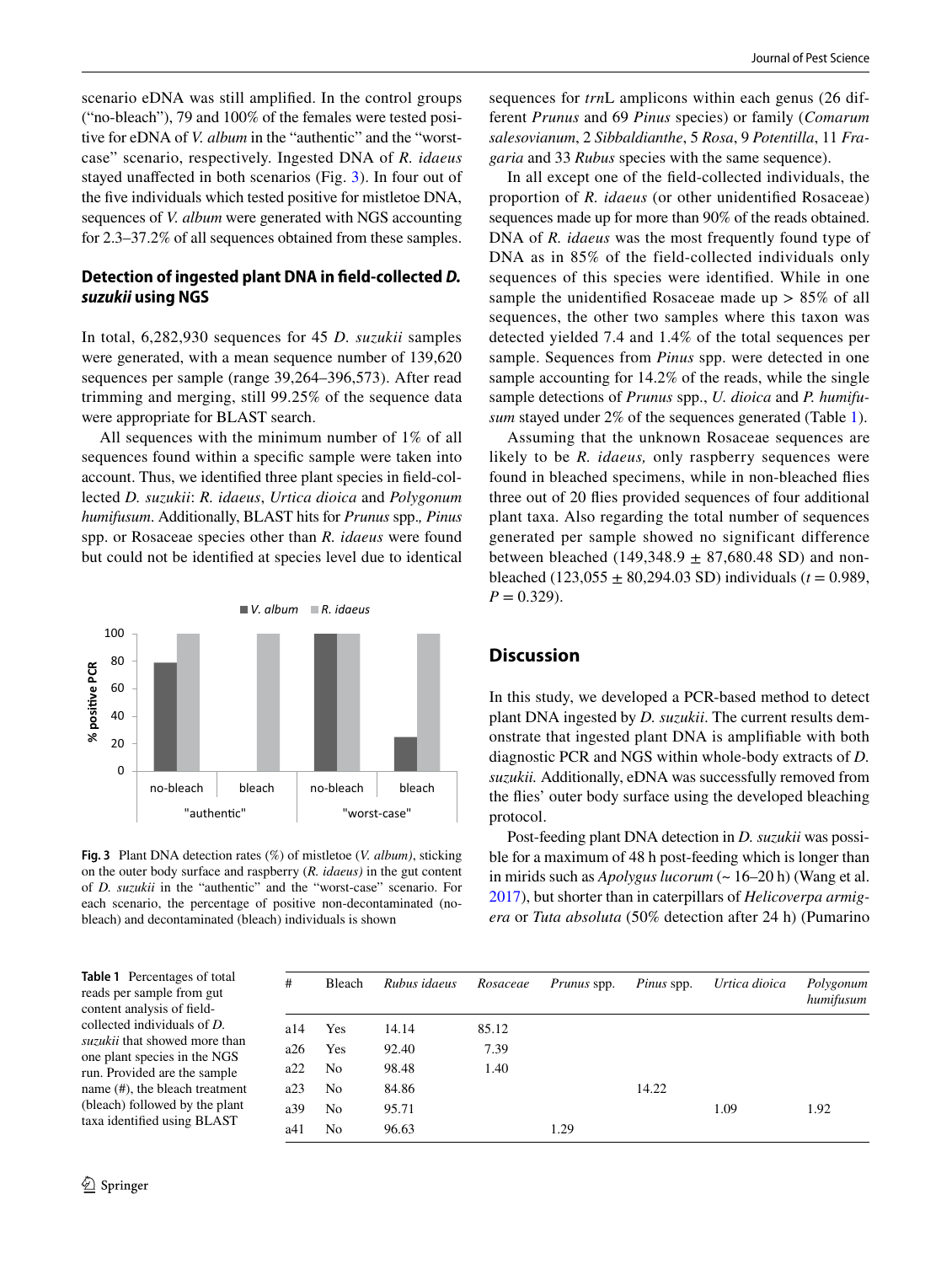et al. [2011](#page-8-26)) and soil-living *Agriotes* larvae (> 72 h) (Staudacher et al. [2011](#page-8-27)). *Agriotes* larvae, *T. absoluta* and *H. armigera* are chewing plant tissue, whereas *A. lucorum* and *M. pigmaeus* have sucking mouthparts to take up plant sap, while *D. suzukii* is a sponging–feeding insect ingesting plant fuids. Considering the diference between chewing and liquid feeding insects, plant fuids are probably broken down faster by enzymatic processes than chewed plant tissue (Pumarino et al. [2011](#page-8-26); Staudacher et al. [2011](#page-8-27)), explaining the relatively shorter post-feeding detection intervals found for *D. suzukii*. Besides the feeding mode, the ambient temperature might also afect food DNA detection success: this is because digestion, as any other enzymatic processes, is temperature dependent and the detection interval of food DNA is generally shortened by higher temperatures (von Berg et al. [2008](#page-9-7); Hoogendoorn and Heimpel [2001](#page-8-28); Hosseini et al. [2008](#page-8-29)). The extended detection rates post-feeding in *Agriotes* larvae may therefore also be ascribed to a lower ambient temperature of 16 °C during the experiments compared to 25 °C used for *A. lucosum* and *M. pigmaeus* (Pumarino et al. [2011;](#page-8-26) Wang et al. [2017\)](#page-9-6). The latter are more similar to our study  $(23 \degree C)$  and thus might also contribute to the more similar post-feeding plant DNA detection intervals.

The sex of the flies might have possibly affected food DNA detection periods as, for example, in insects females are often bigger than conspecifc males and thus have larger meal sizes (Hosseini et al. [2008\)](#page-8-29). However, Sheppard et al. [\(2005\)](#page-8-30), Hosseini et al. ([2008\)](#page-8-29) and Hoogendoorn and Heimpel ([2001](#page-8-28)) did not fnd any infuence by sex, weight or even the developmental stage on post-feeding food DNA detection periods, corroborating the current fndings. Still, in our study, ingested DNA in females could be detected for longer post-feeding periods than in males. Directly after feeding, we found no signifcantly higher RFUs in females than in males; however, a tendency toward more food intake (higher RFUs) of females was identifable, perhaps contributing to the longer post-feeding detection intervals in females compared to males.

Comparable to previous studies on herbivorous insects (Jurado-Rivera et al. [2009](#page-8-31); Pumarino et al. [2011](#page-8-26); Staudacher et al. [2011](#page-8-27); Wallinger et al. [2013](#page-9-2)), we used whole-body DNA extracts to detect ingested plant DNA. To remove unwanted DNA which might be present on the body surface of the fies, we tested several bleach protocols and chose the best one to apply to the fies of our "authentic" and the "worstcase" contamination scenario. None of the individuals of the "authentic" scenario showed any contaminating DNA of *V. album* as indicated by the negative results obtained by diagnostic PCR. Thus, the newly adopted bleaching protocol for *D. suzukii* seems to be feasible for removing potential eDNA contamination without destroying the DNA of the ingested plants. Moreover, we showed that the detection of ingested plant DNA via NGS in whole-body extracts and the reads generated per sample are not negatively afected by the bleach treatment. In 25% of the individuals of the "worst-case" scenario, however, we were still able to amplify DNA of *V. album* after bleaching, indicating that the DNA in heavily contaminated specimens might not always be removed successfully. In all but one of these *V. album*-positive fies eDNA of mistletoe was also obtained by subjecting these specimens to NGS, highlighting the importance of the bleach cleaning step when analyzing food plant DNA via high-throughput sequencing.

Diagnostic PCR employing species-specific primers represents an efficient approach to test for a limited number of specifc DNA types such as consumers from feeding experiments to determine post-feeding detection intervals. However, this approach becomes impractical in situations when many diferent food sources need to be identifed. Here, NGS-based techniques provide a much better way to examine the broad spectrum of host plants which might be consumed by herbivores under feld conditions (Valentini et al. [2009\)](#page-9-8). In contrast to NGS assays with universal plant primers, a limited range of plant species is selected a priori when species- or genus-specifc primers are used (Wallinger et al. [2012\)](#page-9-9). However, this selection implies two disadvantages: (1) it is not adequate to detect unknown food sources and (2) it refects only a small range of the plants that can be used as food source by polyphagous herbivores. Besides the *trn*L locus, the two other alternatives would be the chloroplast *rbc*L and *mat*K loci (Hollingsworth et al. [2016\)](#page-8-32). We are not aware of a locus which would allow identifying all species from all plant families. Based on the description of the wide range of several plant families by Taberlet et al. [\(1991,](#page-8-18) [2007](#page-8-20)), the universal plant primer with the locus *trn*L was chosen in this study. Further studies have to consider that one particular DNA locus does most likely not enable an unambiguous identifcation of all plant species. Thus, when the identifcation on species level is required, especially without a detailed record of the vegetation, several universal plant primers might be employed.

By testing feld-collected *D. suzukii* samples with the NGS approach, DNA of *R. idaeus* was detected in all individuals. Further, we identifed additional plant species and genera in 6 of the 40 individuals tested. The BLAST hits for the family Rosaceae or *Prunus* spp. resulted in multiple species hits. *Prunus* spp. is known as host/food plant (Kanzawa [1939](#page-8-11); Poyet et al. [2014](#page-8-8); Uchino [2005\)](#page-9-10), whereas this is not the case for *U. dioica*, *P. humifusum* and *Pinus* species. It is also important to note that the presented BLAST results only illustrate which of the DNA sequences is closest related to one species within the NCBI nt database. *Polygonum humifusum* is an Asian and North American species and to our knowledge not present in Europe. However, a related European species, *P. aviculare,* is very common. Since Tochen et al. [\(2016\)](#page-9-0) found a higher survivorship of *D. suzukii* provided with fowers, we assume that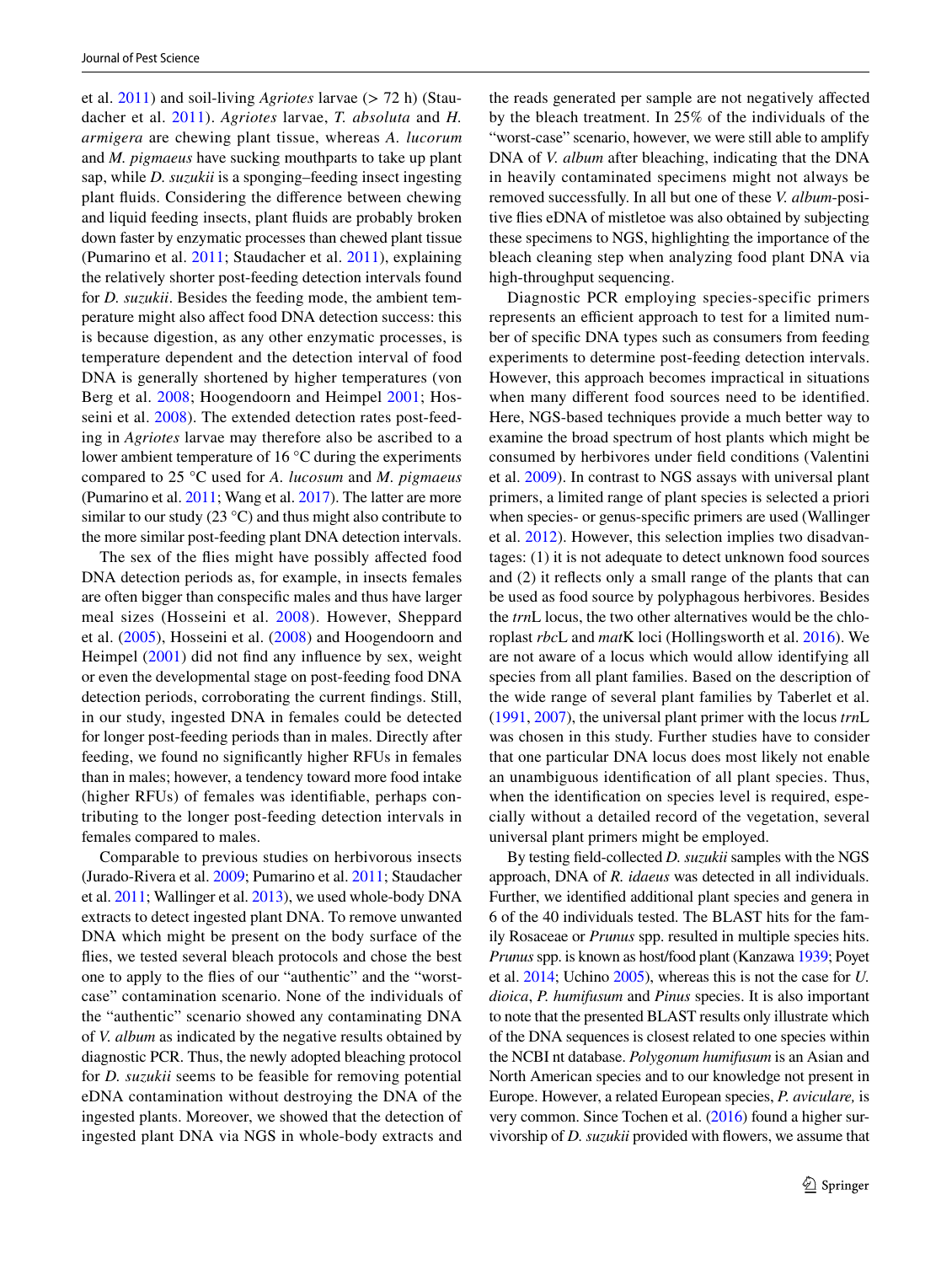the collected individuals might have fed on nectar or pollen of fowering *P. aviculare* and *U. dioica* and/or on pollen of these plants which was wind-drifted to the raspberry bushes where the fies were collected from. *Pinus sylvestris* is cultivated at the JKI in Dossenheim and is also growing in the surroundings of the experimental felds. As *P. sylvestris* was not fowering during the sampling period, but made up a big proportion in the sequences of the respective sample, we suggest that this particular individual of *D. suzukii* may have fed on *Pinus* spp. tree sap as described by Kanzawa [\(1939\)](#page-8-11) for *Quercus* spp. Another possibility explaining these fnding might be the consumption of honeydew which has been mentioned as possible food source for *D. suzukii* (Lee et al. [2015;](#page-8-33) Walsh et al. [2011](#page-9-11)). As we do not know for feld-collected specimens when and how much they fed, we may fnd host plant DNA in many diferent digestion stages. To minimize the infuence on the variability on plant DNA detection success between individual samples, it is recommended to analyze a large number of samples. Moreover, there are studies which showed speciesspecifc diferences in the detection probabilities of plant DNA within the gut content of plant-eating insects (Wallinger et al. [2013](#page-9-2)), which suggests that such feeding experiments could be employed for important host plants to allow for a better interpretation of the feld-derived molecular data.

Nevertheless, the detection of these other plant taxa might not depict feeding but external contamination with eDNA. This highlights the need to apply bleach cleaning procedures before DNA extraction. Moreover, the sampling in this study was conducted only in raspberries, and as the levels of eDNA contamination might vary between locations and habitats, bleaching feld-collected specimens is strongly recommended. Furthermore, with increasing sequencing depth, minor amounts of contaminating eDNA might become visible (Oskar Rennstam Rubbmark personal communication).

In conclusion, our study demonstrates that the DNA of ingested plants can be identifed from the gut contents of the polyphagous pest *D. suzukii* for several hours after the feeding event, allowing for a meaningful assessment of the diet of this important pest using DNA-based techniques. Moreover, it is recommended to decontaminate fies before they are subjected to DNA extraction to safeguard against erroneous host plant detections due to external eDNA. As such, our fndings encourage the use of DNA-based gut content analysis in *D. suzukii* and other sponging–feeding dipterans to obtain a better understanding of their feeding ecology under natural conditions.

# **Author contribution statement**

FB, KS, HV and MT conceived and designed the study. KS designed the primers. KS, CZ and FB established the molecular assays and performed the laboratory work. Flies were starved, fed and feld-caught by FB at the JKI in Dossenheim, Germany. YG performed the bioinformatic analyses. CZ, YG and MT interpreted the NGS output and BLAST results. FB analyzed the data and compiled tables and fgures. FB wrote the manuscript. CZ, YG, KS, MT and HV revised and improved the manuscript.

**Acknowledgements** We thank the Federal Ministry for Food and Agriculture (BMEL) of Germany for fnancial funding. We also acknowledge fnancial support through the Mountain Agriculture Research Unit ("Call for Projects 2016") for KS, D. Swarovski KG (Aktion D. Swarovski KG 2016) and a PhD scholarship (University of Innsbruck) for CZ. We thank Michael Fink for providing access to the *high-performance computing (HPC)* cluster systems as the computational (bioinformatics) results presented have been achieved (in part) using the HPC infrastructure LEO of the University of Innsbruck. Finally, we thank Anto Dominic Raja and Doreen Gabriel for statistical support and Juergen Just and Anja Frank (all JKI) for laboratory assistance and rearing *D. suzukii*.

#### **Compliance with ethical standards**

**Conflict of interest** The authors declare that they have no confict of interest.

## **References**

- <span id="page-7-4"></span>Alnajjar G, Collins J, Drummond FA (2017) Behavioral and preventative management of *Drosophila suzukii* Matsumura (Diptera: Drosophilidae) in Maine wild blueberry (*Vaccinium angustifolium* Aiton) through attract and kill trapping and insect exclusionnetting. Int J Entomol Nematol 3:51–61
- <span id="page-7-6"></span>Andrews S (2010) FastQC: a quality control tool for high throughput sequence data. Babraham Institute. [http://www.bioinformatics.](http://www.bioinformatics.babraham.ac.uk/projects/fastqc) [babraham.ac.uk/projects/fastqc](http://www.bioinformatics.babraham.ac.uk/projects/fastqc)
- <span id="page-7-0"></span>Asplen MK, Anfora G, Biondi A, Choi DS, Chu D, Daane KM, Gibert P, Gutierrez AP, Hoelmer KA, Hutchison WD, Isaacs R, Jiang ZL, Karpati Z, Kimura MT, Pascual M, Philips CR, Plantamp C, Ponti L, Vetek G, Vogt H, Walton VM, Yu Y, Zappala L, Desneux N (2015) Invasion biology of spotted wing Drosophila (*Drosophila suzukii*): a global perspective and future priorities. J Pest Sci 88:469–494.<https://doi.org/10.1007/s10340-015-0681-z>
- <span id="page-7-1"></span>Atallah J, Teixeira L, Salazar R, Zaragoza G, Kopp A (2014) The making of a pest: the evolution of a fruit-penetrating ovipositor in *Drosophila suzukii* and related species. Proc Biol Sci 281:20132840.<https://doi.org/10.1098/rspb.2013.2840>
- <span id="page-7-5"></span>Avanesyan A, Culley TM (2015) Feeding preferences of *Melanoplus femurrubrum* grasshoppers on native and exotic grasses: behavioral and molecular approaches. Entomol Exp Appl 157:152–163. <https://doi.org/10.1111/eea.12356>
- <span id="page-7-3"></span>Briem F, Eben A, Gross J, Vogt H (2016) An invader supported by a parasite: mistletoe berries as a host for food and reproduction of spotted wing Drosophila in early spring. J Pest Sci 89:749–759. <https://doi.org/10.1007/s10340-016-0739-6>
- <span id="page-7-2"></span>Calabria G, Maca J, Bachli G, Serra L, Pascual M (2012) First records of the potential pest species *Drosophila suzukii* (Diptera: Drosophilidae) in Europe. J Appl Entomol 136:139–147. [https://doi.org](https://doi.org/10.1111/j.1439-0418.2010.01583.x) [/10.1111/j.1439-0418.2010.01583.x](https://doi.org/10.1111/j.1439-0418.2010.01583.x)
- <span id="page-7-7"></span>Camacho C, Coulouris G, Avagyan V, Ma N, Papadopoulos J, Bealer K, Madden TL (2009) BLAST+: architecture and applications BMC. Bioinformatics 10:421.<https://doi.org/10.1186/1471-2105-10-421>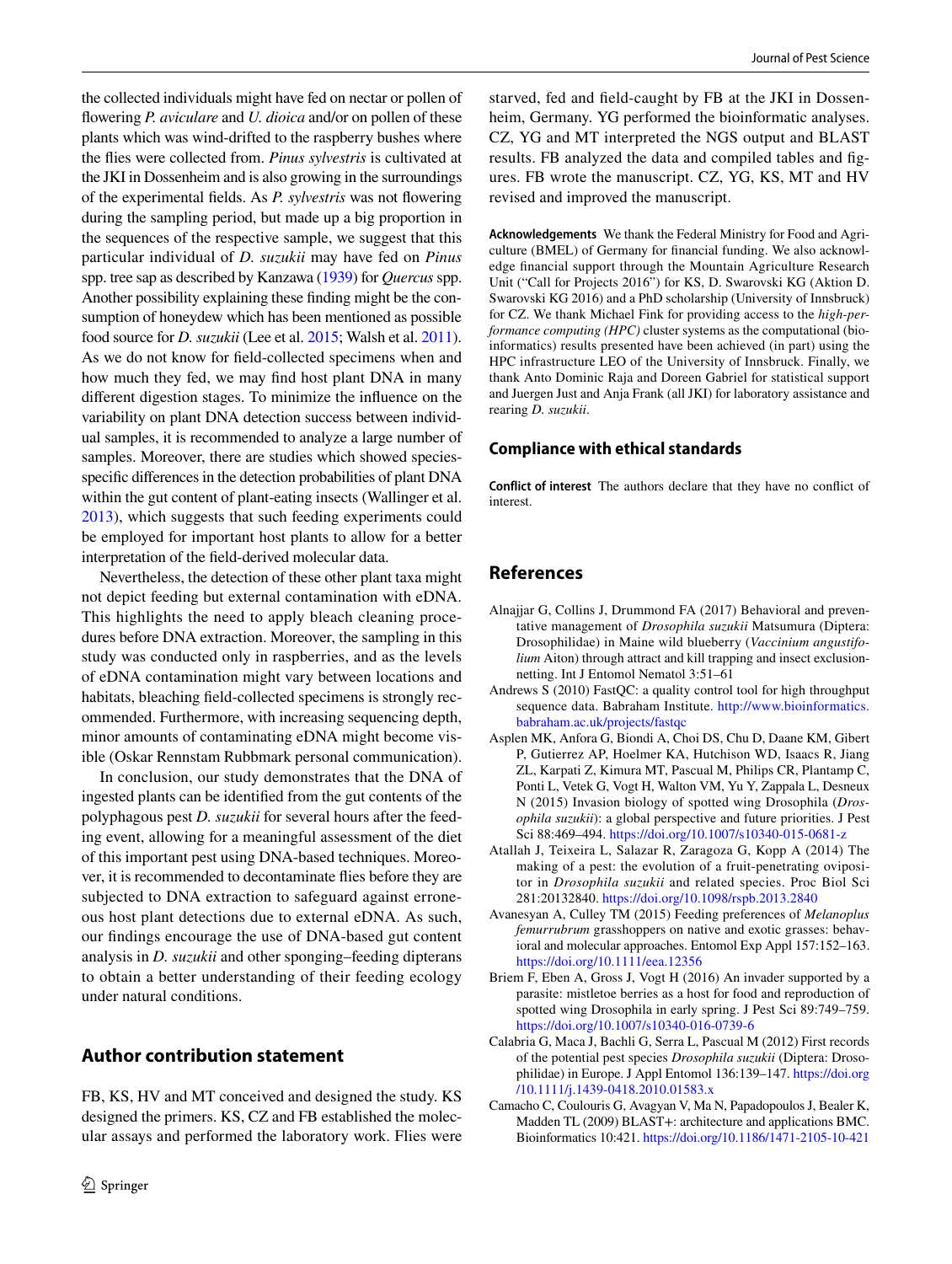- <span id="page-8-2"></span>Cini A, Ioriatti C, Anfora G (2012) A review of the invasion of *Drosophila suzukii* in Europe and a draft research agenda for integrated pest management. Bull Insectol 65:149–160
- <span id="page-8-23"></span>Crawley MJ (2002) Statistical computing: an introduction to data analysis using S-Plus. Wiley, New York
- <span id="page-8-12"></span>De la Cadena G, Papadopoulou A, Maes JM, Gomez-Zurita J (2017) Evaluation of bias on the assessment of diet breadth of herbivorous insects using molecular methods. Insect Sci 24:194–209. <https://doi.org/10.1111/1744-7917.12303>
- <span id="page-8-0"></span>Farnsworth D, Hamby KA, Bolda M, Goodhue RE, Williams JC, Zalom FG (2017) Economic analysis of revenue losses and control costs associated with the spotted wing Drosophila, *Drosophila suzukii* (Matsumura), in the California raspberry industry. Pest Manag Sci 73:1083–1090. <https://doi.org/10.1002/ps.4497>
- <span id="page-8-22"></span>Fox J, Weisberg S (2011) An R companion to applied regression, 2nd edn. Sage, Thousans Oaks CA
- <span id="page-8-9"></span>Garcia-Robledo C, Erickson DL, Staines CL, Erwin TL, Kress WJ (2013) Tropical plant–herbivore networks: reconstructing species interactions using DNA barcodes. PLoS ONE 8:e52967. [https://](https://doi.org/10.1371/journal.pone.0052967) [doi.org/10.1371/journal.pone.0052967](https://doi.org/10.1371/journal.pone.0052967)
- <span id="page-8-16"></span>Greenstone MH, Weber DC, Coudron TA, Payton ME, Hu JS (2012) Removing external DNA contamination from arthropod predators destined for molecular gut-content analysis. Mol Ecol Resour 12:464–469.<https://doi.org/10.1111/j.1755-0998.2012.03112.x>
- <span id="page-8-19"></span>Hall TA (1999) BioEdit: a user-friendly biological sequence alignment editor and analysis program for Windows 95/98/NT. Nucleic Acids Symp Ser 41:95–98
- <span id="page-8-6"></span>Hamby KA, Bellamy DE, Chiu JA, Lee JC, Walton VM, Wiman NG, York RM, Biondi A (2016) Biotic and abiotic factors impacting development, behavior, phenology, and reproductive biology of *Drosophila suzukii*. J Pest Sci 89:605–619. [https://doi.](https://doi.org/10.1007/s10340-016-0756-5) [org/10.1007/s10340-016-0756-5](https://doi.org/10.1007/s10340-016-0756-5)
- <span id="page-8-3"></span>Hauser M (2011) A historic account of the invasion of *Drosophila suzukii* (Matsumura) (Diptera: Drosophilidae) in the continental United States, with remarks on their identifcation. Pest Manag Sci 67:1352–1357. <https://doi.org/10.1002/ps.2265>
- <span id="page-8-32"></span>Hollingsworth PM, Li DZ, van der Bank M, Twyford AD (2016) Telling plant species apart with DNA: from barcodes to genomes. Philos Trans R Soc Lond B Biol Sci. [https://doi.org/10.1098/](https://doi.org/10.1098/rstb.2015.0338) [rstb.2015.0338](https://doi.org/10.1098/rstb.2015.0338)
- <span id="page-8-28"></span>Hoogendoorn M, Heimpel GE (2001) PCR-based gut content analysis of insect predators: using ribosomal ITS-1 fragments from prey to estimate predation frequency. Mol Ecol 10:2059–2067. [https](https://doi.org/10.1046/j.1365-294X.2001.01316.x) [://doi.org/10.1046/j.1365-294X.2001.01316.x](https://doi.org/10.1046/j.1365-294X.2001.01316.x)
- <span id="page-8-29"></span>Hosseini R, Schmidt O, Keller MA (2008) Factors affecting detectability of prey DNA in the gut contents of invertebrate predators: a polymerase chain reaction-based method. Entomol Exp Appl 126:194–202.<https://doi.org/10.1111/j.1570-7458.2007.00657.x>
- <span id="page-8-14"></span>Junnila A, Muller GC, Schlein Y (2011) Identifcation of plant tissues from the gut of *Phlebotomus papatasi* by DNA analysis. Acta Trop 117:14–18. <https://doi.org/10.1016/j.actatropica.2010.08.019>
- <span id="page-8-31"></span>Jurado-Rivera JA, Vogler AP, Reid CA, Petitpierre E, Gomez-Zurita J (2009) DNA barcoding insect-host plant associations. Proc Biol Sci 276:639–648. <https://doi.org/10.1098/rspb.2008.1264>
- <span id="page-8-11"></span>Kanzawa T (1939) Studies on *Drosophila suzukii* Mats. Kofu, Yamanashi agricultural experiment station 49 (abstr.). Rev Appl Ent 29:622
- <span id="page-8-4"></span>Kenis M, Tonina L, Eschen R, van der Sluis B, Sancassani M, Mori N, Haye T, Helsen H (2016) Non-crop plants used as hosts by *Drosophila suzukii* in Europe. J Pest Sci (2004) 89:735–748. [https](https://doi.org/10.1007/s10340-016-0755-6) [://doi.org/10.1007/s10340-016-0755-6](https://doi.org/10.1007/s10340-016-0755-6)
- <span id="page-8-33"></span>Lee JC, Dreves AJ, Cave AM, Kawai S, Isaacs R, Miller JC, Van timmeren S, Bruck DJ (2015) Infestation of wild and ornamental noncrop fruits by *Drosophila suzukii* (Diptera: Drosophilidae). Ann Entomol Soc Am 108:117–129. [https://doi.org/10.1093/aesa/](https://doi.org/10.1093/aesa/sau014) [sau014](https://doi.org/10.1093/aesa/sau014)
- <span id="page-8-15"></span>Lima LH, Mesquita MR, Skrip L, de Souza Freitas MT, Silva VC, Kirstein OD, Abassi I, Warburg A, Balbino Vde Q, Costa CH (2016) DNA barcode for the identifcation of the sand fy *Lutzomyia longipalpis* plant feeding preferences in a tropical urban environment. Sci Rep 6:29742. [https://doi.org/10.1038/srep2](https://doi.org/10.1038/srep29742) [9742](https://doi.org/10.1038/srep29742)
- <span id="page-8-21"></span>Martin M (2011) Cutadapt removes adapter sequences from highthroughput sequencing reads. EMBnetJournal. [https://doi.](https://doi.org/10.14806/ej.17.1.200) [org/10.14806/ej.17.1.200](https://doi.org/10.14806/ej.17.1.200)
- <span id="page-8-7"></span>Mazzetto F, Pansa MG, Ingegno BL, Tavella L, Alma A (2015) Monitoring of the exotic fy *Drosophila suzukii* in stone, pome and soft fruit orchards in NW Italy. J Asia Pac Entomol 18:321–329. <https://doi.org/10.1016/j.aspen.2015.04.001>
- <span id="page-8-1"></span>Mazzi D, Bravin E, Meraner M, Finger R, Kuske S (2017) Economic impact of the introduction and establishment of *Drosophila suzukii* on sweet cherry production in Switzerland. Insects. [https](https://doi.org/10.3390/insects8010018) [://doi.org/10.3390/insects8010018](https://doi.org/10.3390/insects8010018)
- <span id="page-8-8"></span>Poyet M, Eslin P, Heraude M, Le Roux V, Prevost G, Gibert P, Chabrerie O (2014) Invasive host for invasive pest: when the Asiatic cherry fy (*Drosophila suzukii*) meets the American black cherry (*Prunus serotina*) in Europe. Agric For Entomol 16:251–259. <https://doi.org/10.1111/afe.12052>
- <span id="page-8-5"></span>Poyet M, Le Roux V, Gibert P, Meirland A, Prevost G, Eslin P, Chabrerie O (2015) The wide potential trophic niche of the Asiatic fruit fy *Drosophila suzukii*: the key of its invasion success in temperate Europe? PLoS ONE 10:e0142785. [https://doi.](https://doi.org/10.1371/journal.pone.0142785) [org/10.1371/journal.pone.0142785](https://doi.org/10.1371/journal.pone.0142785)
- <span id="page-8-26"></span>Pumarino L, Alomar O, Agusti N (2011) Development of specific ITS markers for plant DNA identification within herbivorous insects. Bull Entomol Res 101:271–276. [https://doi.](https://doi.org/10.1017/S0007485310000465) [org/10.1017/S0007485310000465](https://doi.org/10.1017/S0007485310000465)
- <span id="page-8-25"></span>R Core Team (2016) R: a language and environment for statistical computing. R Foundation for Statistical Computing, Vienna. <https://www.R-project.org/>
- <span id="page-8-17"></span>Remen C, Kruger M, Cassel-Lundhagen A (2010) Successful analysis of gut contents in fungal-feeding oribatid mites by combining body-surface washing and PCR. Soil Biol Biochem 42:1952–1957. <https://doi.org/10.1016/j.soilbio.2010.07.007>
- <span id="page-8-10"></span>Renkema JM, Wright D, Buitenhuis R, Hallett RH (2016) Plant essential oils and potassium metabisulfte as repellents for *Drosophila suzukii* (Diptera: Drosophilidae). Sci Rep 6:21432. [https](https://doi.org/10.1038/srep21432) [://doi.org/10.1038/srep21432](https://doi.org/10.1038/srep21432)
- <span id="page-8-24"></span>Ritz C, Baty F, Streibig JC, Gerhard D (2015) Dose-response analysis using R. PLoS ONE 10:e0146021. [https://doi.org/10.1371/](https://doi.org/10.1371/journal.pone.0146021) [journal.pone.0146021](https://doi.org/10.1371/journal.pone.0146021)
- <span id="page-8-30"></span>Sheppard SK, Bell J, Sunderland KD, Fenlon J, Skervin D, Symondson WO (2005) Detection of secondary predation by PCR analyses of the gut contents of invertebrate generalist predators. Mol Ecol 14:4461–4468. [https://doi.org/10.1111/j.1365-](https://doi.org/10.1111/j.1365-294X.2005.02742.x) [294X.2005.02742.x](https://doi.org/10.1111/j.1365-294X.2005.02742.x)
- <span id="page-8-27"></span>Staudacher K, Wallinger C, Schallhart N, Traugott M (2011) Detecting ingested plant DNA in soil-living insect larvae. Soil Biol Biochem 43:346–350. [https://doi.org/10.1016/j.soilb](https://doi.org/10.1016/j.soilbio.2010.10.022) [io.2010.10.022](https://doi.org/10.1016/j.soilbio.2010.10.022)
- <span id="page-8-13"></span>Staudacher K, Schallhart N, Thalinger B, Wallinger C, Juen A, Traugott M (2013) Plant diversity afects behavior of generalist root herbivores, reduces crop damage, and enhances crop yield. Ecol Appl 23:1135–1145
- <span id="page-8-18"></span>Taberlet P, Gielly L, Pautou G, Bouvet J (1991) Universal primers for amplifcation of three non-coding regions of chloroplast DNA. Plant Mol Biol 17:1105–1109
- <span id="page-8-20"></span>Taberlet P, Coissac E, Pompanon F, Gielly L, Miquel C, Valentini A, Vermat T, Corthier G, Brochmann C, Willerslev E (2007) Power and limitations of the chloroplast *trn*L (UAA) intron for plant DNA barcoding. Nucleic Acids Res 35:e14. [https://doi.](https://doi.org/10.1093/nar/gkl938) [org/10.1093/nar/gkl938](https://doi.org/10.1093/nar/gkl938)